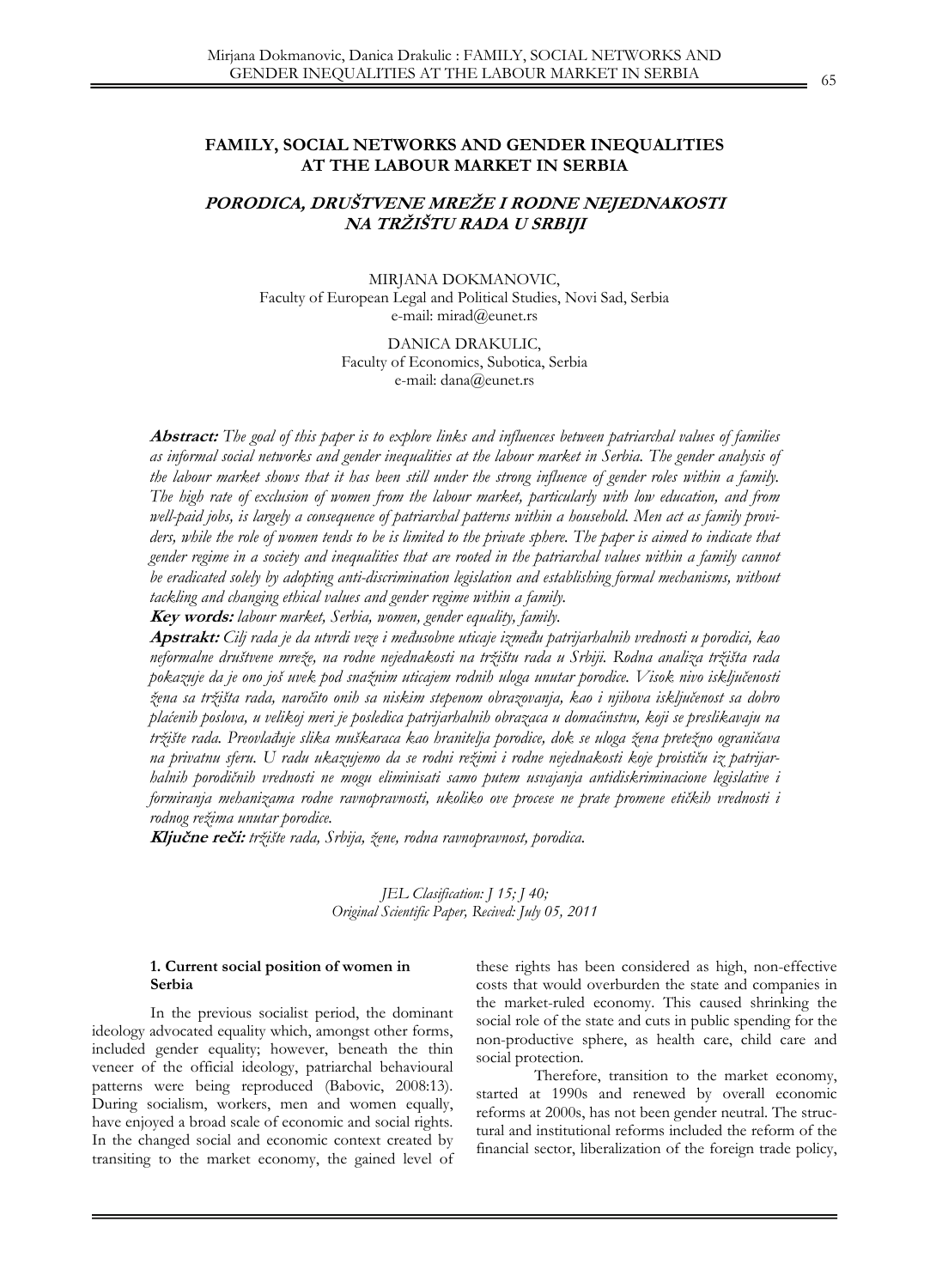the reform of the pension system, and the budget management. These processes were followed by the structural reforms of the social safety net and the health care system. This brought up a new set of difficulties, as the structural adjustment programmes that have not been sensitive to the needs of marginalized groups and those vulnerable to poverty. Structural changes in employment also happened, and led to greater availability of temporary, part-time, seasonal and low-paid jobs.

 Women have been particularly affected. Increased participation of workers in the unprotected informal economy and unequal access to resources, including loans to start businesses, new technologies and information, have meant that women are entering the labour market at a disadvantage. The position of both employed and unemployed female workers worsened due to the lack of the respect to international labour and environmental standards, and lack of the legislation on corporate responsibility. Additionally, women are hit due to weakened mechanisms of workers' rights protection, strong horizontal and vertical segregation of women at the labour market, prevailing women's labour force in the less paid sectors, and lack of resources and well-paid jobs accessible by women. Due to privatisation of services, many of them became expensive for the majority of women, while in the previous system they were free or easy affordable. These negative effects are particularly evident amongst marginalized groups, including Roma women, rural women, women with disabilities, and female headed households. As a consequence, feminization of poverty is increasing.

# **2. Current position of women at the labour market**

The labour market in Serbia has lower general activity rate and a considerably lower employment rate accompanied with a higher gender inequality performances when compared to the EU labour market. Basic indicators of gender differences on the labour market show that there are evident differences in the position of women compared to men on the labour market. Accordingly to the Poll on Labour Force (Statistical Office of the Republic of Serbia, 2010), in October 2010 Serbia had a population of 7, 5 million, out of which 37.7% were employed, 19.2% unemployed and 43.6% inactive. The male unemployment was 18.3% compared to 20.4% of female unemployment. The employment rate of men was 45.0% compared to 30.9% of the employment rate of women. Four years ago, in 2006, the employment rate of women was higher (40.6%) (Lakicevic, 2008:223). Obviously, the declared goal of achieving the women's employment rate above 60% until 2010 was not realistic. Major obstacles for employment of women are multiple discrimination based on gender and age, pressure for postponing of entering marriage and parenthood, lack of adequate qualification and sexual blackmailing (Government of the Republic of Serbia, 2009:11-12). Finding a

job is particularly difficult for women over 45, housewives, young women, rural women and women suffering multiple discrimination.

The characteristic of the Serbian economy is that women are concentrated in the typically female professions and low-paid sectors. Women make up 70-80% of employees in public administration, health care, social care, hotel and restaurant management. This horizontal segregation, which is based purely on gender stereotypes, keeps women from accessing better-paid jobs such as in finance, banking or telecommunications - even though they may be equally or better qualified than their male counterparts. In 2002, for example, 12.3% of women had high and higher education, compared to 9.9% of men (Statistical Office of the Republic of Serbia, 2008).

The position of women in the labour market is changed compared to the period of socialism, when women were highly represented; the rate of their participation was reported about 70%, while in the last years it has been about 58%. Activities and female employment rates are now considerable lower than activities and male employment rates. Female unemployment rate in Serbia is one the highest female unemployment rates in Europe. Since the onset of the world financial crisis in 2008, female unemployment rate has been in the constant increase; in 2010, female unemployment rate was 5.1 percent. Female employment rate has been constantly decreasing since 2008. In the period from 2008 to 2010, female employment rate decrease was 6.1 (The Government of the Republic of Serbia, 2011: 109). More women than men are among the long-term unemployment; 61% of women is unemployed more than two years, while 57% of men are the long-term unemployed. The female unemployment rate in Serbia increased at the time of crisis from 11.7% in 2008 to 14.95% in 2010. The rate of long-term unemployment is especially high for women, 8.7% in 2008 and 10.9% in 2010 (The Government of the Republic of Serbia, 2011: 106).

Women record lower rates in the total employment. Since 2002, the trend in female employment has been decreasing, from 50.1% in 2002 to 44.9% in 2005. Women earn 17% less than men do and they are less represented among self-employment and entrepreneurs. While gender inequality is almost abolished at the level of primary and secondary education, there are fewer women among Ph.D. and M. S. degrees, 30-32% (The Government of the Republic of Serbia, 2008:56). Gender inequality in education is more reflected in the segregation of educational profiles, pointing to the strong presence of patriarchal patterns of "exemplary models of female and male professions." Women are represented in humanistic sciences and arts. In spite of improving the trend of female education at the different levels of education, the educational female structure is less favourable than of the male population; it is the result of inherited unfavourable position of female education. Women from the marginalized social groups have a considerable bad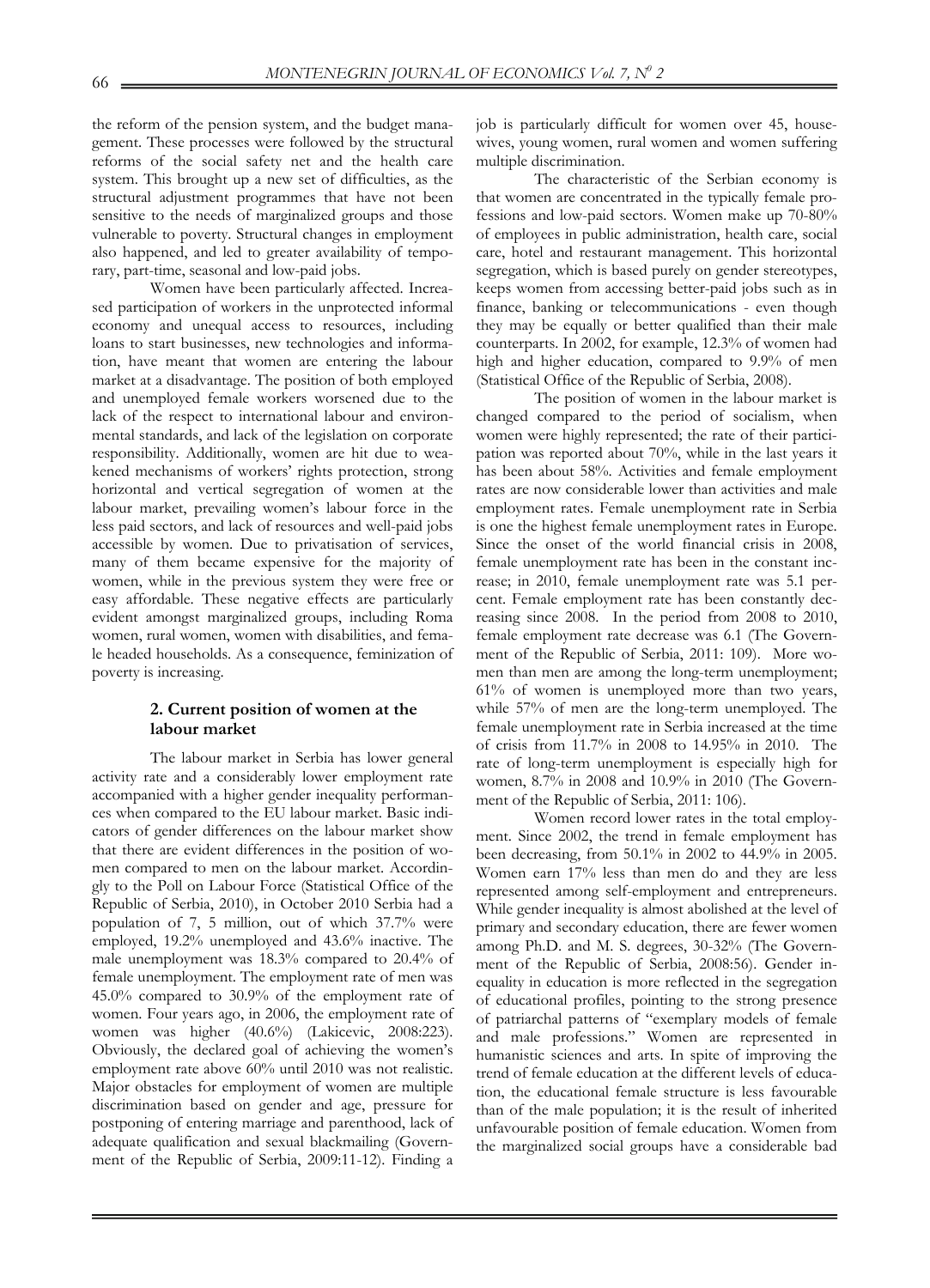position at the labour market. They face double discrimination based on the gender affiliation and the affiliation to the marginalized groups. For example, according to the UNDP research data in 2004, one of four employed Romani is a woman (The Government of the Republic of Serbia, 2008: 58). The most active Roma women get their income in the informal sector, i.e. the black market (as house cleaners, charwomen, cafe cooks, middle women, etc.).

In addition, women face greater barriers than men in advancing their careers. Many women experience a 'glass-ceiling' in moving upwards. Only 20.8% of managers and 14.3% of board chairs are women (Government of the Republic of Serbia, 2009:11). Men hold manager and director positions even in sectors in which women's labour prevails, as in the footwear and textile industry. Although discrimination based on gender is explicitly prohibited at the legally-normative level, data on the poor representation of women in managerial positions indicates that it is taking place. Decisions on employee assignments may originate from a patriarchal value system which is still widespread and in which positions of authority are preferably assigned to men. The assignment of employees to certain positions or special tasks is made according to the notion of suitable male and female jobs (Babovic, 2008:30). This vertical segregation holds women in lower paid positions. . For example, the wages in the textile, the footwear and the rubber industry are usually more than 50% lower than the avera-

ge in the whole state. Feminisation of certain sectors results in the decrease of labour cost in the very sector.

As a result, the gender pay gap persists. Accordingly to Lakicevic (2008:223), in 2004, women earned only 56% of men's average earnings. The official data are softer (Table 1), but still reflect widening gender pay gap in all sectors, including in the well-paid ones, as the finance and banking (Table 3). Besides, by a rule, women earn less than men at all levels of education (Table 2). Additionally, the recent survey on gender pay gap (Poslovi Infostud, 2009) has shown that 41% of polled persons considered that men usually get more privileges than women, as bonuses, salary rising and chances for career advancement.

### *Table 1.: Average salaries per sexes, 2003-2008 (in thousands of RSD)*

| Year | Women | Men  |
|------|-------|------|
| 2003 | 17.1  | 17.4 |
| 2004 | 20.5  | 21.5 |
| 2005 | 25.6  | 27.6 |
| 2006 | 31.2  | 33.5 |
| 2007 | 38.2  | 39.6 |
| 2008 | 14.2  | 46.4 |

*Source:* Labour Statistics, Statistical Office of the Republic of Serbia

Table 2. Ratio of the number of employed women and men and their salaries with respect to the level of education, 2007-2008

|                       | 2007                                                 |                  | 2008           |                  |
|-----------------------|------------------------------------------------------|------------------|----------------|------------------|
|                       | Number of                                            | Average salari-  | Number of      | Average salari-  |
|                       | employed women<br>in relation to 100<br>employed men | es of women in   | employed       | es of women in   |
|                       |                                                      | relation to ave- | women in rela- | relation to ave- |
|                       |                                                      | rage salaries of | tion to 100    | rage salaries of |
|                       |                                                      | men              | employed men   | men              |
| Total                 | 82.9                                                 | 96.4             | 84.4           | 95.2             |
| University level      | 132.7                                                | 87.6             | 135.9          | 86.0             |
| Higher education      | 146.2                                                | 88.9             | 147.8          | 89.0             |
| Secondary             | 117.7                                                | 91.9             | 117.2          | 91.1             |
| Highly skilled worker | 14.5                                                 | 82.4             | 14.4           | 83.7             |
| Skilled worker        | 30.5                                                 | 70.6             | 29.7           | 70.5             |
| Non-skilled worker    | 87.0                                                 | 83.7             | 86.4           | 79.9             |

*Source:* Labour Statistics, Statistical Office of the Republic of Serbia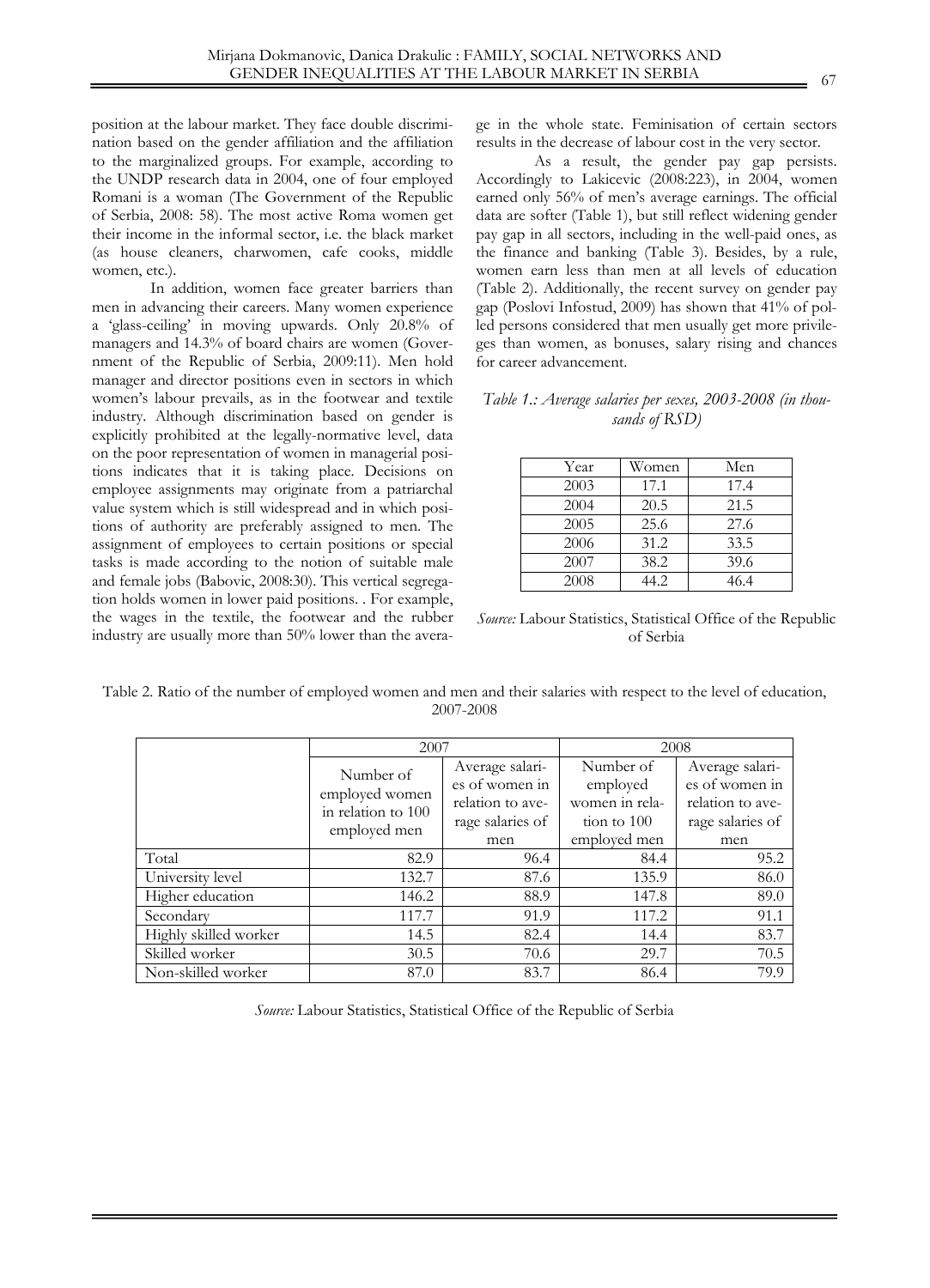MONTENEGRIN JOURNAL OF ECONOMICS Vol. 7, Nº 2 *MONTENEGRIN JOURNAL OF ECONOMICS Vol. 7, N0 2* 

|                                      |                          |       | 2007                                                                                   |                |                                                                       |          |              | 2008                                                                                     |     |                                                                       |
|--------------------------------------|--------------------------|-------|----------------------------------------------------------------------------------------|----------------|-----------------------------------------------------------------------|----------|--------------|------------------------------------------------------------------------------------------|-----|-----------------------------------------------------------------------|
|                                      | Average wage<br>(in RSD) |       | men in relation to the<br>wages of women and<br>total average wage<br>Ratio of average |                | Average wages of<br>women in relati-<br>on to average<br>wages of men | (in RSD) | Average wage | relation to the total ave-<br>Ratio of average wages<br>of women and men in<br>rage wage |     | Average wages of<br>women in relati-<br>on to average<br>wages of men |
|                                      | women                    | men   | women                                                                                  | men            |                                                                       | women    | men          | women                                                                                    | men |                                                                       |
| Total                                | 38179                    | 39626 | $\frac{8}{2}$                                                                          | 102            | $\frac{8}{2}$                                                         | 44188    | 46434        | 57                                                                                       | 102 | 95                                                                    |
| Agriculture and forestry             | 27377                    | 30978 | $\overline{5}$                                                                         | 103            | $\frac{8}{8}$                                                         | 35746    | 38143        | 56                                                                                       | 102 | $\overline{6}$                                                        |
| Education                            | 39566                    | 42860 | 57                                                                                     | 105            | $\mathfrak{S}$                                                        | 45647    | 51114        | $\delta$                                                                                 | 108 | 89                                                                    |
| Health care and social<br>protection | 41108                    | 47206 | 57                                                                                     | 111            | 78                                                                    | 45933    | 54582        | 86                                                                                       | 114 | 84                                                                    |
| State administration                 | 46744                    | 50526 | 57                                                                                     | 105            | 93                                                                    | 51563    | 55310        | 50                                                                                       | 104 | 93                                                                    |
| Manufacturing                        | 26668                    | 33703 | 85                                                                                     | 108            | 79                                                                    | 31214    | 39714        | 85                                                                                       | 108 | 79                                                                    |
| Trade                                | 30701                    | 37271 | $\Im$                                                                                  | 110            | 82                                                                    | 36857    | 43947        | 51                                                                                       | 109 | 84                                                                    |
| Hotels and restaurants               | 24035                    | 28560 | 93                                                                                     | 110            | 84                                                                    | 28548    | 33587        | 93                                                                                       | 109 | 85                                                                    |
| Transportation and tele-             | 41652                    | 40309 | 102                                                                                    | $\mathfrak{S}$ | 103                                                                   | 47860    | 47153        | 101                                                                                      | 100 | 101                                                                   |
| Finance                              | 73259                    | 88582 | $\approx$                                                                              | 113            | 83                                                                    | 81393    | 99899        | 93                                                                                       | 114 | $\overline{8}$                                                        |

*Table 3. Average wages in the specific sectors per sexes 2007-2008*  Table 3. Average wages in the specific sectors per sexes 2007-2008

*Source: Labour Statistics, Statistical Office of the Republic of Serbia*The data indicate that the tendency of worsening economic and social position of women is still going on. This is proved not only by statistical data, but also by the surveys and reports of experts in this field (Krstic *et alt.,* 2010; Kolin, 2009; Babovic, 2010; Babovic, 2008; nors have agreed that the main causes of women's unfavourable position are re-patriachalisation of the society, pushing back women from the public sphere and the hors have agreed that the main causes of women's unfavourable position are re-patriachalisation of the society, pushing back women from the public sphere and the dies. Similarly, the recent report on the position of women at the labour market in Serbia (Kolin, 2009:19) has concluded that the main challenges that women face Source: Labour Statistics, Statistical Office of the Republic of SerbiaThe data indicate that the tendency of worsening economic and social position of women is still going on. This is proved not only by statistical data, but also by the surveys and reports of experts in this field (Krstic et alt., 2010; Kolin, 2009; Babovic, 2010; Babovic, 2008; Dokmanovic, 2008; Djuric Kuzmanovic & Dokmanovic, 2004; Blagojevic, 2003; Lukic & Jovanovic, 2002; Djuric Kuzmanovic, 2002; Copic et alt., 2001). These autlabour market to family and child care, increasing flexibility of labour market, cuts in social services and public spending to health care, child care, education and subsidies. Similarly, the recent report on the position of women at the labour market in Serbia (Kolin, 2009:19) has concluded that the main challenges that women face Dokmanovic, 2008; Djuric Kuzmanovic & Dokmanovic, 2004; Blagojevic, 2003; Lukic & Jovanovic, 2002; Djuric Kuzmanovic, 2002; Copic *et alt.,* 2001). These autlabour market to family and child care, increasing flexibility of labour market, cuts in social services and public spending to health care, child care, education and subsitoday are the following: today are the following:

- Low level of employment, discrimination at the labour market, high level of Low level of employment, discrimination at the labour market, high level of unemployment and vulnerability to poverty, poor opportunities for unemployment and vulnerability to poverty, poor opportunities for employment; employment;  $\Box$ 
	- Extremely low level of women's participation at managerial positions and Extremely low level of women's participation at managerial positions and well-paid jobs; well-paid jobs;  $\Box$
- Inherited gender stereotypes with respect to choice of one's occupation and Inherited gender stereotypes with respect to choice of one's occupation and ow level of technical literacy of women; low level of technical literacy of women;  $\Box$ 
	- Unfavourable position of the marginalized groups of women Roma, women with disabilities, self-supported mothers, elder women, refugee and Unfavourable position of the marginalized groups of women - Roma, women with disabilities, self-supported mothers, elder women, refugee and internally displaced women and rural women; nternally displaced women and rural women;  $\Box$
- Serious exploitation of women's resources within a private domain and the Serious exploitation of women's resources within a private domain and the burden of their reproductive roles; burden of their reproductive roles;  $\Box$
- Patriarchal patterns related to the position of women in a family and a Patriarchal patterns related to the position of women in a family and a society, perpetuation of traditionalism within the modern social context. society, perpetuation of traditionalism within the modern social context.  $\overline{a}$

Evidently, the position of women in the labour market is closely tied with their position in the family and household. For example, for men, the main ceasons of inactivity in all educational categories are retirement and education. For reasons of inactivity in all educational categories are retirement and education. For women with lower levels of education, the most frequent reason for inactivity is women with lower levels of education, the most frequent reason for inactivity is responsibilities within the household and caring for the family. Women more responsibilities within the household and caring for the family. Women more Evidently, the position of women in the labour market is closely tied with their position in the family and household. For example, for men, the main often than men tend to work part time due to family reasons (Table 4). often than men tend to work part time due to family reasons (Table 4).

68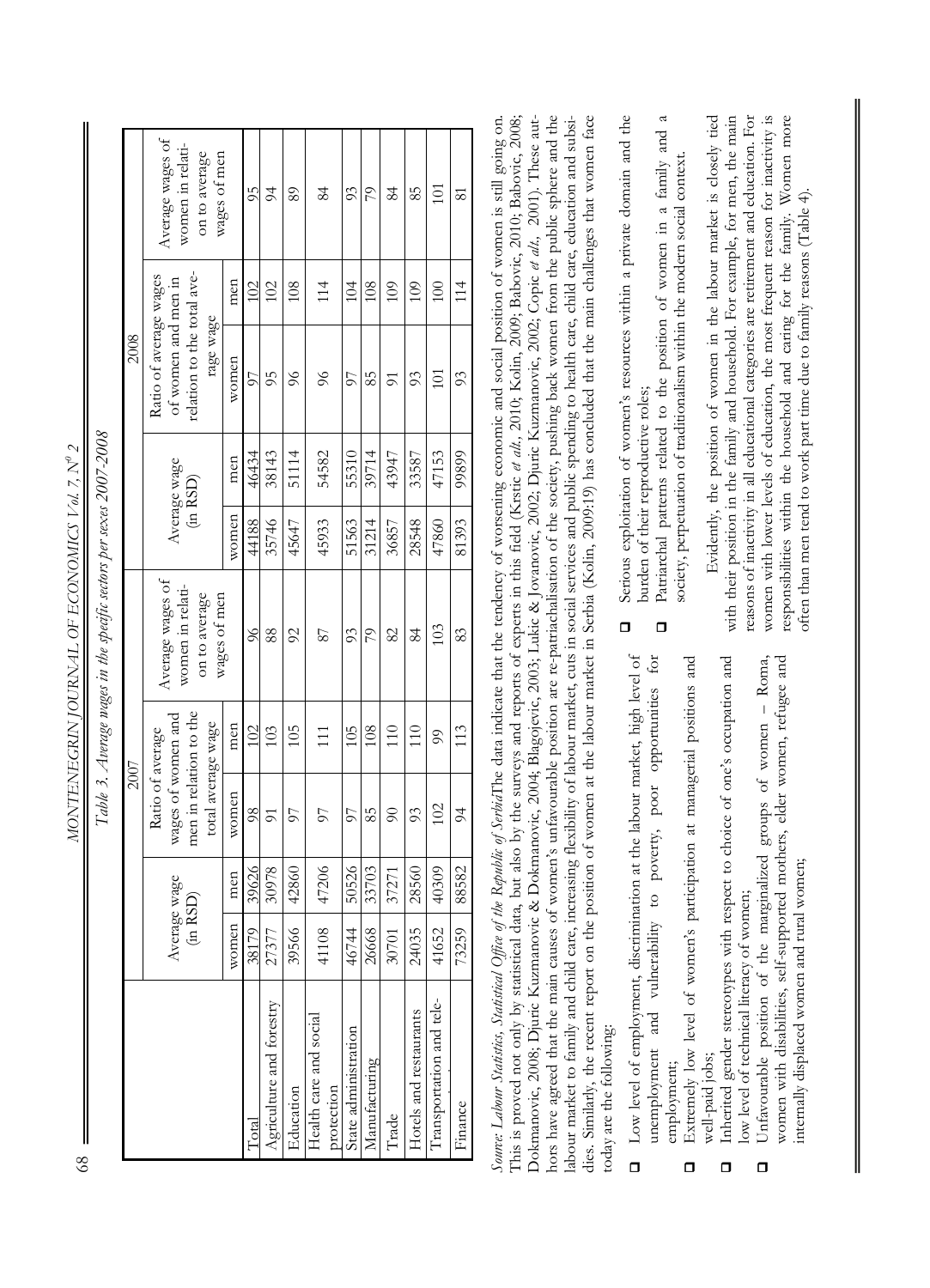|                                          | Women   | Men     | Number of women per 100 men |
|------------------------------------------|---------|---------|-----------------------------|
| Total                                    | 1210408 | 1611315 | 75                          |
| Full-time                                | 1070542 | 1458479 | 73                          |
| Part-time                                | 139866  | 152836  | 92                          |
| Education or training                    | 3317    | 5343    | 62                          |
| Illness                                  | 28313   | 26836   | 106                         |
| Caring about children or disabled adults | 10002   | 1214    | 824                         |
| Family reasons                           | 33725   | 20344   | 166                         |
| Cannot find full-time job                | 31571   | 55573   | 57                          |
| Other reasons                            | 32939   | 43526   | 76                          |

*Table 4. Employed persons accordingly to the type of working time and sex, 2008* 

*Source:* Labour Statistics, Statistical Office of the Republic of Serbia

# **3. Family as a patriarchal social network**

The patriarchal value system still dominates in gender, partner and family relationships. Keeping patriarchal models inside the household and the family lead to the unequal division of labour in which women do the biggest part of unpaid household duties, and have limited access to financial resources. In a dominant patriarchal value system, a woman has a difficult position in a family, as well as difficulties in accessing important resources, both in a family and in a society. In the context of deficit of material resources, knowledge, skills, and social capital, poverty is increasing. This is particularly visible in the vulnerable categories of women: divorced mothers with small children, especially mothers with small children having special needs, housewives, elder women, women with disabilities, rural women, especially elder ones and those without property, refugee women, women caring for household members, Roma women, unemployed women and women victims of violence.

Affiliation to the female sex often means to belong to the lowest social status (Rajkovic) because of the strongly expressed patriarchal system of relationship. Therefore, for instance, in the rural regions, the gender relationship, even nowadays, is the same as it was two hundred years ago, relied on the patriarchal relationship system, on paternalism. The ruling cultural model reflects in the economic position of rural women; they face difficulties to enjoy their right to inheritance if there is a male descendant in the family, as by a tradition, a male descendent (a son or a brother) has a preference over a female one (a daughter or a sister). The strong gender polarization is expressed in the domain of property relationships, where the common law says that a woman has no right to inherit property and house. It clearly points to the complete subordination and submission of women in the contemporary Serbian family. Patrilinearity is the elementary cultural principle in forming the family and social relationship in rural regions. Women are in the constant subordinate position, the inferior position is left to them: women in the private sphere, men in the public

one; birth giving and family care are left to women; work, politics and decision making to men; glory and knowledge to men, painstaking work and monotony to women. According to the demographic data, women are superior in the total population number, while in all the other spheres there is the superiority of men.

The female labour force has surpassed the male labour force in agriculture, as women are more active than men in agriculture are. Out of all farmers 58.7% are women, and out of all individual agricultural producers, 48.3% are women, i.e. every second woman is a food producer. Women are 3.3 times more often helping household members (76.4%) (Rajkovic). Rural women are more unemployed than men are. The most part of their resources, women spend in maternity and household work because of gender inequality.

The patriarchal system is also strongly expressed in the urban environments. Duties within the household and those connected with maternity belong to women. Therefore, women are less competitive in the labour market because they are excessively burdened in parental duties and responsibilities, the absence from work because of babysitting and children's diseases, as well as burdened by household obligations. Their possibilities are disparaged for advancement in the workplace and acceptance of demandable and responsible management job positions. In the system of traditional culture, patriarchal awareness and economic and social underdevelopment, as the Serbian one, women are led into situation to appreciate men more than women, starting from themselves, and it is accepted as natural in the family and later in the future relationships in the society. Further, learning women's roles develop, through the identification with mothers whose place is at home, in the private sphere. According to this model of socialization, women are expected to be modest, obedient, tolerant, devoted, in the shadow and less worth than men, and to leave to men the care about all significant and public affairs. From the very beginning, women are instructed to accept the differentiation and carry out the "women's" jobs, to have the "women's" upbringing and shorter schooling. The continuation of repression follows in marriage, eco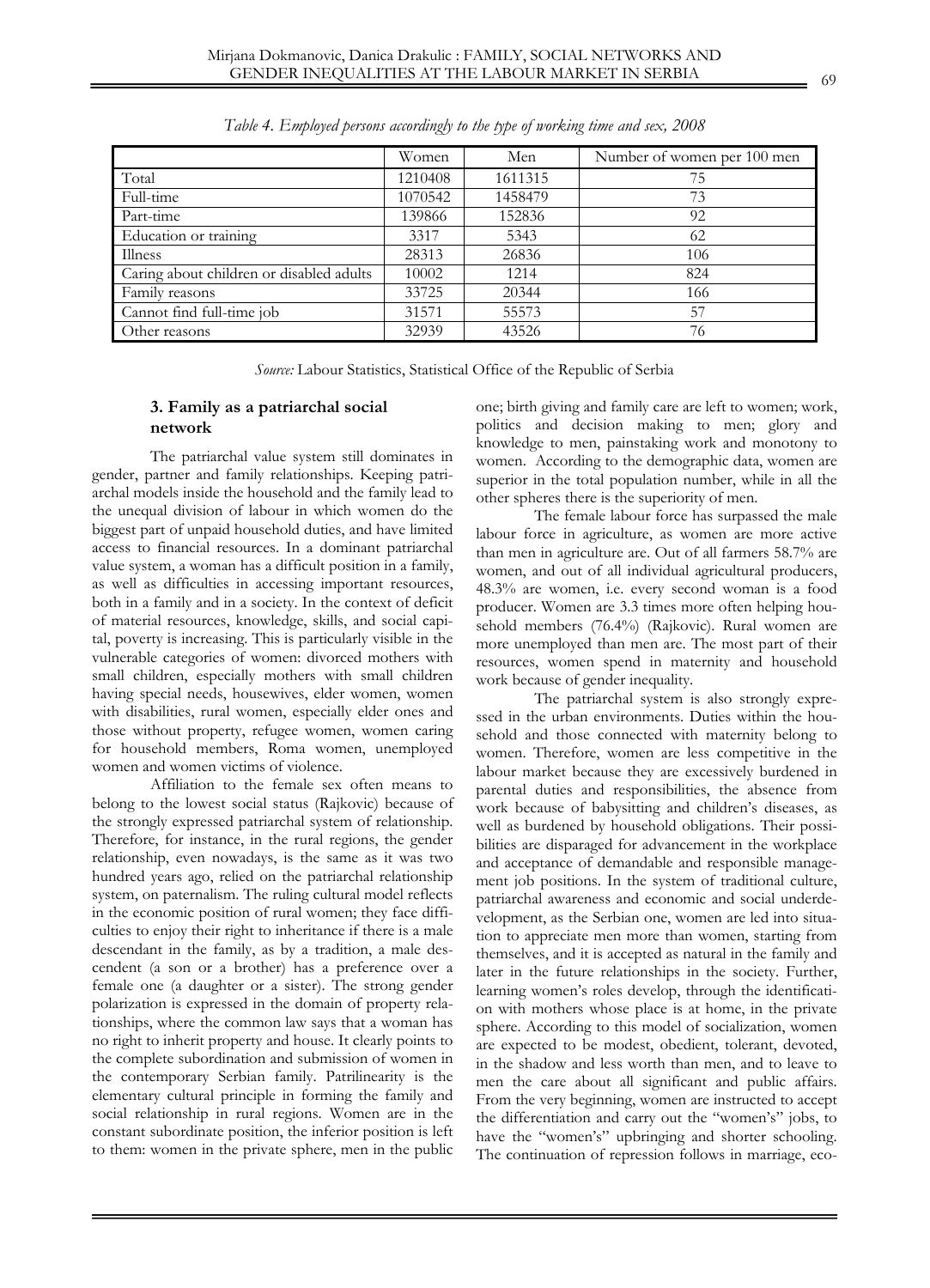nomic repression in the labour market and in political life. Indicators are uneven and underrepresentation of women in the management of political parties, the parliament, executive and administrative authorities. Marginalization and discriminated positions of women, at last, are manifested through the limited participation and disablement of exerting influences on decision-making in the public. The patriarchal value system still generates the reproduction of women's inferior status.

### **4. Patriarchy, gender regime in a family and the labour market**

In a society, if traditional gender roles with subordinated position of women exist in patriarchal family relationships, they are transmitted to the overall social relations and the public sphere. Gender regime is characterized as the configuration of gender relations within a particular setting, such as a school, a family or a neighbourhood. Inevitably, it defines gender relations in all spheres of public life. Gender regime determinates social position of an individual on basis of his/her gender role. If women's position in the private sphere is marked by a patriarchal division of roles, as this is the case in the Serbian society, patriarchal division of roles is transferred to all spheres of public life, including employment and the labour market. Obstacles for advancement of women at the labour market are based on the patterns of a family life (Kolin, 2009:14).

Above mentioned data about the position of women at the labour market prove subordinate role of women in this field. Informal social networks within a family shape women's position in the society and the economy. Patriarchal structure within a family creates social structures with rigid gender roles and discrimination against women. These are evident through the care economy, gender pay gap, horizontal and vertical job segregation, gender based violence including sexual harassment at work, stereotyped presentation of gender roles in the media, low participation of women in politics, and perpetuation of patriarchal patterns in education. Patriarchal cultural patterns also prevail in the area of shaping macro- and microeconomic policies, women being almost excluded from decision making.

Women's unemployment reflects traditional gender stereotypes that are particularly visible after shrinking or abolishing social protection programs. Under such circumstances, the burden of care for children, elder and other vulnerably family members transfers to private sphere, namely to women (Kolin, 2009:14). Besides, although the labour market, in general, creates less favourable conditions for the employment of the labour force with low education, it may be presumed that for populations with low education the high rate of exclusion from the labour market is largely a consequence of patriarchal patterns of life, in which work roles are related to men as family providers, while the role of women is limited to the private sphere and

work related to the household (Babovic, 2008:23). Vulnerable groups of women are particularly restricted in their ability to get involved on the labour market due to patriarchal relations. For instance, it is observed that women with disabilities, refugees and displaced women, even with various vocational programs of education and training, do not enter the labour market even when they have qualifications and skills (Babovic, 2008:63).

The issue is exaggerated by problems in balancing work and family responsibilities. Women are disproportionately burdened with household and family responsibilities, particularly if they have small children. This has negative influence at women's competitiveness at the labour market (Lukić and Jovanović, 2002). Employees tend to avoid employing women, particularly young women and self-supported mothers. When applying for a job, women face discrimination, as they are often asked about their family situation and planning to have children; questions that have been never asked male candidates. Intensified work activities in the formal and informal labour market related of both genders are neither accompanied by an appropriate distribution of household responsibilities nor by a redistribution of power in the management of financial resources. This creates a picture of a hybrid mix of relative emancipation of women on the labour market and patriarchal patterns in the division of roles and distribution of power in the household (Babovic, 2008:73).

Women's groups have warned on increasing gender based discrimination at the labour market in their 2007 Shadow Report to the UN Committee on Elimination of Discrimination against Women (CEDAW). The Committee expressed its deep concerns about the persistence of adverse cultural norms, practices and traditions and of patriarchal attitudes and deep-rooted stereotypes regarding the roles, responsibilities and identities of women and men in the family and the wider community, which are reflected in women's disadvantaged situation in the labour market (para. 19). In its Concluding comments on the on Serbia's initial report, the Committee stressed its concern about systemic indirect discrimination against women in employment, which is pervasive in the public and private sectors and the informal sector, and is characterized by: horizontal and vertical job segregation, with women predominating in lower paid jobs in the public sector; a significant pay gap; higher unemployment rates of women, including older women, refugees, first-time job seekers and minority women; a larger number of women working as unpaid family helpers (para. 31).

The gender based discrimination at the labour market was issue for the European Commission, too. In its latest country report on the advancement of Serbia toward the EU integration, the European Commission (2010:14) has concluded that in practice women remain discriminated against, particularly in the labour market. Those facing the most discrimination are disabled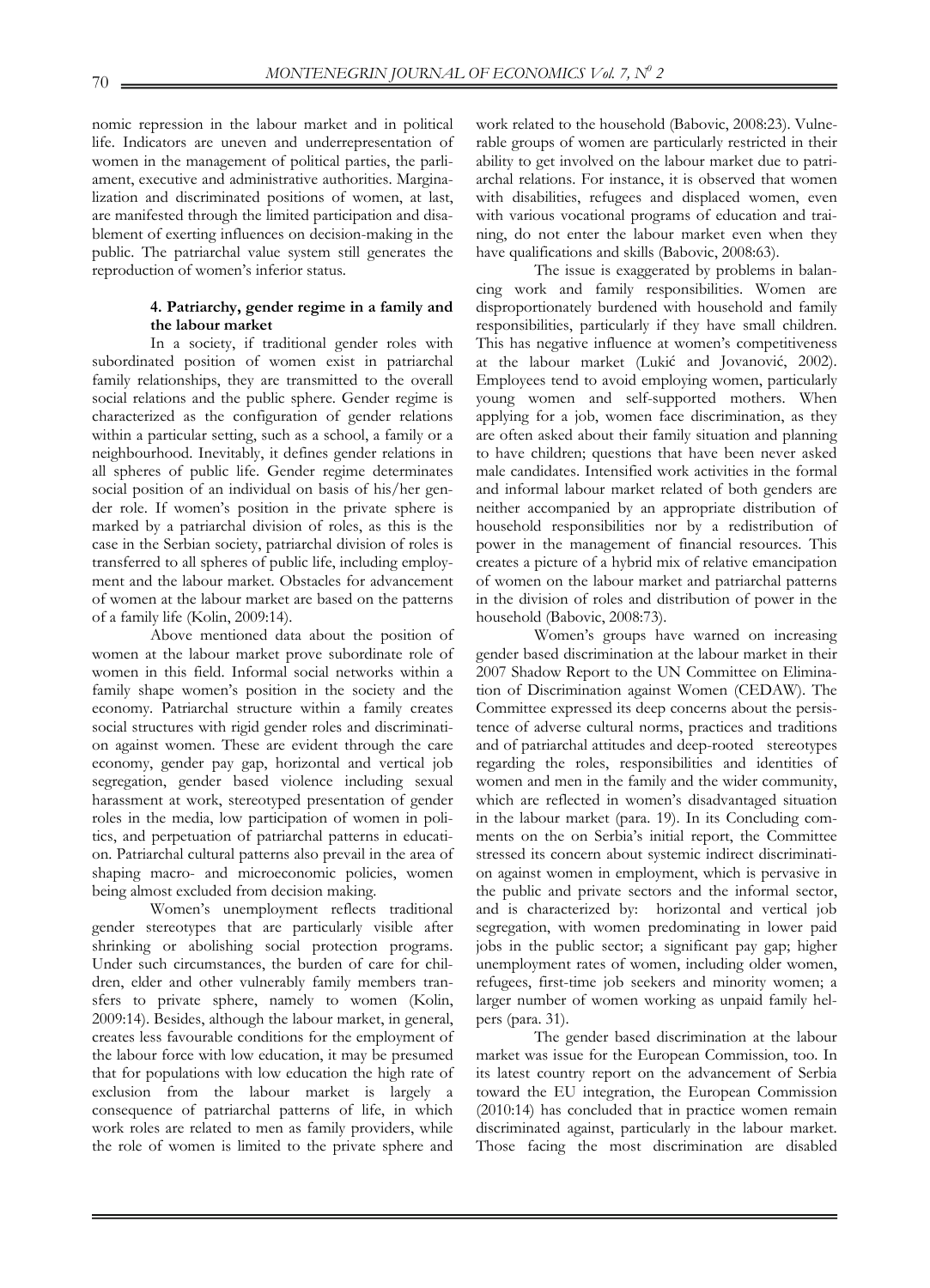women, single mothers, older women and those living in rural areas. On the other hand, the rules on legal protection of women during court proceedings are not sufficiently applied.

There is a widespread opinion that the family and the maternity responsibilities disable women's equal participation on the labour market and the advancement in a career. Accordingly to the Survey done in 2009 (Strategic Marketing Research) about the public opinion on discrimination and inequalities in Serbia, 39% of citizens consider that there is a high level of discrimination against women, while discrimination during employment is the most frequent type of discrimination. Accordingly, major causes of the lack of chances for career advancements of women are: they are considered as a "weaker sex" and therefore not effective in human resources management; they are expected to establish a family and prioritize it instead of a company; family responsibilities and maternity leave.

### **5. Conclusion**

Despite the obvious progress attained in wording and carrying out the gender policy in Serbia, the existence of social and cultural barriers still persists, associated with the traditional social culture that is open for changes of habitual division of power between women and men. Although being recognized as one of the vulnerable groups at the labour market, the position of women has not been improved significantly until now. The situation is slightly improving, mostly due to establishing gender equality mechanisms at all levels, introducing gender equality and anti-discrimination legislation, and developing gender equality policies in all areas of public life, including the labour policy. Besides, in the governmental policy, the harmonization with the European and international standards for gender equality is emphasized as the priority of the institutional framework.

In practice, a consistent application and carrying out measures to strengthen women's economic capacities lags, in the way to exert influence on increasing women's employment rate, as well as the number of women from vulnerable groups to educate and employ. The main reason of the discrimination against women at the labour market is maintaining of patriarchal values embodied in behaviour of various stakeholders. Therefore, the position of women at the labour market cannot be improved without tackling the patriarchal values and prejudices that are embedded in the core of a patriarchal family. This means that efforts in changing traditional patterns cannot be effective without integrating education on gender equality in traditional education at all levels.

 **References:** 

*Alternative Report to the CEDAW Committee*  (2007), Belgrade.

Babovic, M. (2008), *The Position of Women on the Labour Market in Serbia,* Belgrade, UNDP Serbia and Gender Equality Council, Government of the Republic of Serbia.

Babovic, M. (2010), *Gender Economic Inequalities in Comparative Perspective: European Union and Serbia,* Belgrade, Sociologic Association of Serbia and Montenegro, Institute for Sociological Research Belgrade and SeConS Group for Development Initiative.

Blagojević, M. (2003), "Changes in values and gender regimes in transitional countries: comparative perspective", in *Changes in values and transition in Serbia: view into the future*, IDN, Belgrade, 165-172.

Copic, S., Grupkovic, B., Lazic, G. and Dobrosavljevic-Grujic, Lj. (2001), *Women in Serbia: Are We Discriminated?*, Belgrade, Women's Section of the Trade Union "Independence" & ICFTU CEE Women's Network.

Devedzic, M. (2006), "Gender Inequalities from the Demographic Perspective", *Population*, No. 2, Belgrade.

Djuric Kuzmanovic, T. (2002), *Gender and Development in Serbia,* Novi Sad, Women's Studies and Research.

Djuric Kuzmanovic, T. and Dokmanovic, M. (2004), "The enlarged European Union and its agenda for a 'wider Europe': What consideration for gender Equality? EU neighbouring countries in the Western Balkans" Briefing Paper, Brussels, WIDE.

Dokmanovic, M. (2008) "Women in the Western Balkans", Briefing Paper, Women's Rights and Gender Equality Committee, Directorate General Internal Policies of the Union, European Parliament

European Commission (2010), *Serbia 2010 Progress Report*, Brussels, 9 November 2010, SEC(2010) 1330.

Government of the Republic of Serbia (2008), *The National Strategy of Sustainable Development,* Belgrade, Government of the Republic of Serbia.

Government of the Republic of Serbia (2009), *National Strategy for Advancement of Position of Women and Promotion of Gender Equality,* Belgrade, Government of the Republic of Serbia.

Government of the Republic of Serbia (2011), The First National Report on Social Inclusion and Poverty Reduction*,* Belgrade, Government of the Republic of Serbia.